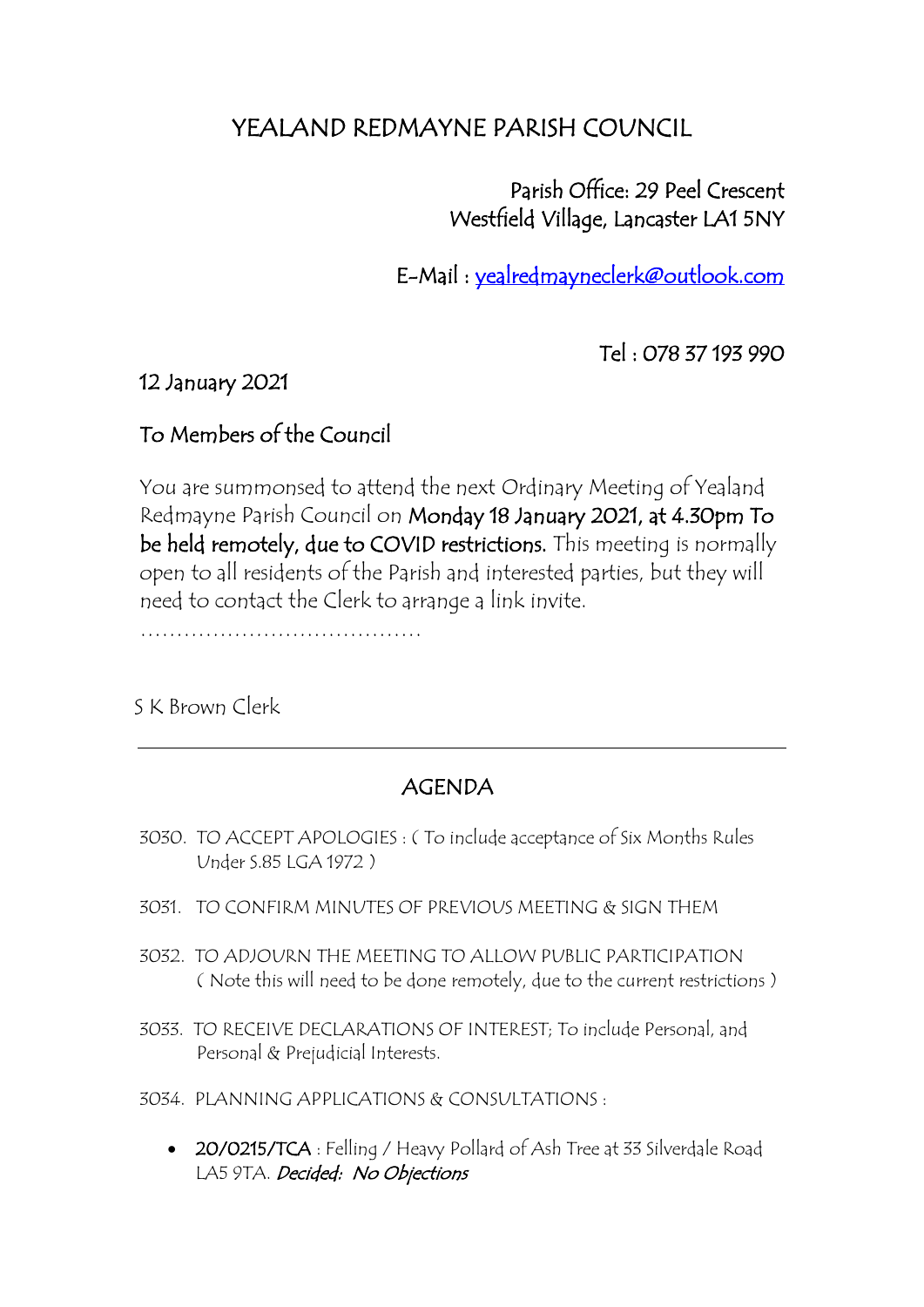- 20/0242/AD : Prior Notification of Agricultural Determination for the construction of a silage clamp with roof and erection of roofs over yards at Cinderbarrow Farm, Cinderbarrow Lane, LA5 9RL Decided – Prior Approval not required
- 20/01366/FUL : Erection of a single storey rear extension with balcony above, erection of a single storey side extension and erection of a first floor extension and replacement of existing balustrade, as Hazel Grove Cottage, Hazel Grove Farm, Milnthorpe Rd, Yealand Redmayne, LA5 9RW
- Consultation regarding the proposed 4.99% increase in the 2021-22 Community Charge : (Feedback date 15 January)
- Caravans at Pure Leisure being vacated over Christmas Period ?
- Concern over property in Yealand Redmayne being altered without planning permission; following anonymous letter giving information was sent to a Parish Councillor.
- A public consultation on the draft Homes Strategy 2020 2025 has just been launched, with local people being asked for their views to help shape the final document. A key focus of the consultation is a conference on social housing taking place on Thursday 21 January 2021 between 10am and 1pm. More details can be found on the council website: **Homes** [strategy consultation -](http://www.lancaster.gov.uk/planning/housing-strategy/homes-strategy-consultation) Lancaster City Council. For further details contact Planning and Housing Strategy Team: [planningpolicy@lancaster.gov.uk](mailto:planningpolicy@lancaster.gov.uk)

#### 3035. TO APPROVE PAYMENTS :

- 
- 
- 
- G Rowlinson Drover's Cut/ Hedge  $\epsilon$  155.00 (Chq 414) #
- P Lees Annual Electrical Inspection  $\quad \text{£ } 45.00 \text{ (Chq 422)}$ #
- J H Barker Xmas Tree  $\qquad \qquad \text{£ } 95.00 \text{ (Chq 424)}$ #
- Clerk's Fee Dec 2020  $\epsilon$  177.50 (Already Paid)
- Clerk's Fee Jan 2021  $\epsilon$  177.50 (Pay on 25<sup>th</sup>)
- Clerk's Expenses  $E = TBA$  (Chq 0422)
	-
	-
	-

The Deposit Account now has  $\epsilon$  5,151.34, The Current A/c has  $\epsilon$  545.15, ( A transfer of £1,000.00 was made in November ) before any payments are made. Note payments marked # were made in December

3036. TO RECEIVE REPORTS FROM COUNCILLOR REPRESENTATIVES ( for information only )